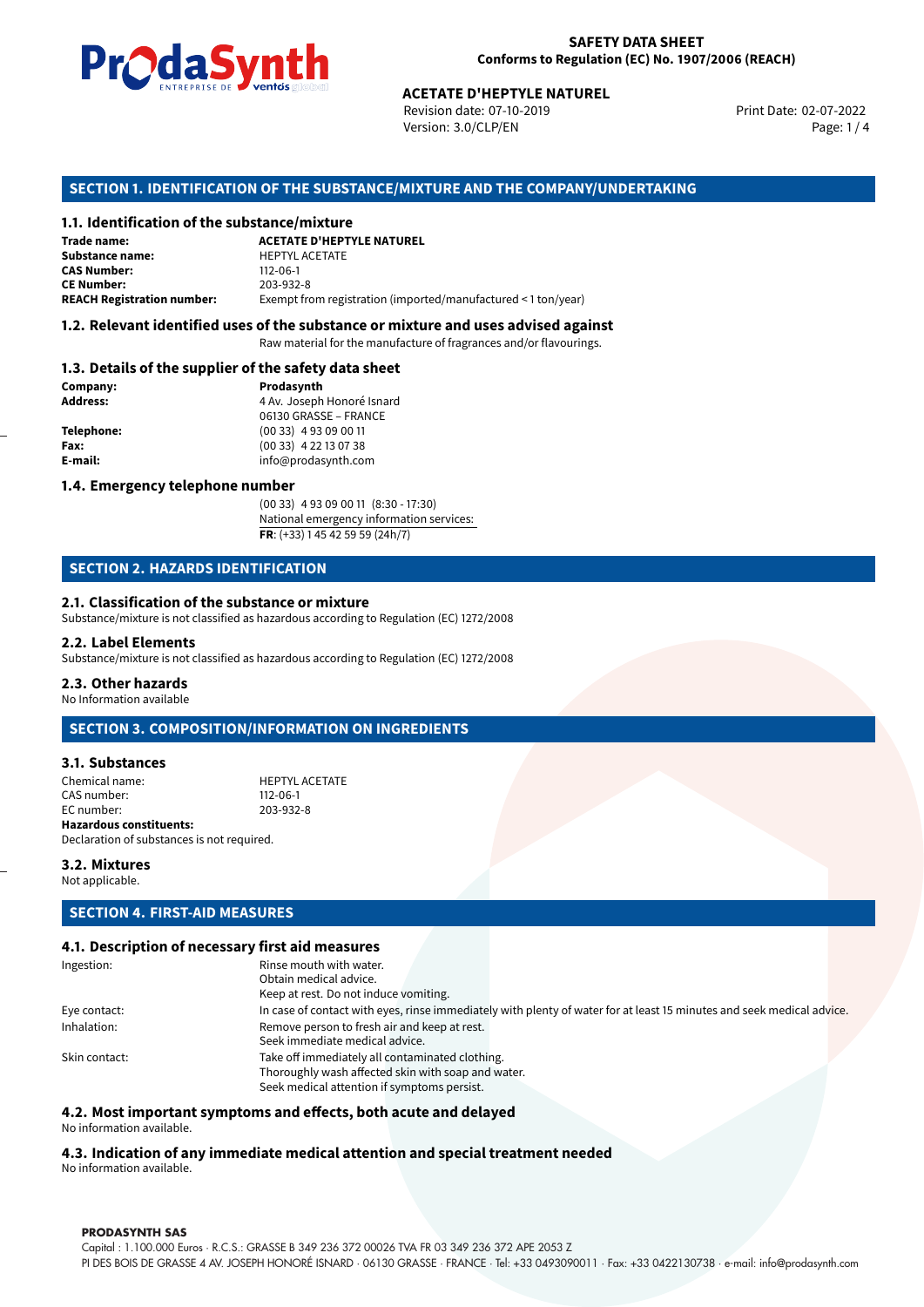

## **ACETATE D'HEPTYLE NATUREL<br>
Revision date: 07-10-2019** Print Date: 02-07-2022

Revision date: 07-10-2019 Version: 3.0/CLP/EN Page: 2 / 4

### **SECTION 5. FIRE-FIGHTING MEASURES**

### **5.1. Extinguishing Media**

Water spray, carbon dioxide, dry chemical powder or appropriate foam. For safety reasons do not use full water jet.

### **5.2. Special hazards arising from the substance or mixture**

Known or Anticipated Hazardous Products of Combustion: Emits toxic fumes under fire conditions.

### **5.3. Advice for firefighters**

High temperatures can lead to high pressures inside closed containers. Avoid inhalation of vapors that are created. Use appropriate respiratory protection. Do not allow spillage of fire to be poured into drains or watercourses. Wear self-contained breathing apparatus and protective clothing.

### **SECTION 6. ACCIDENTAL RELEASE MEASURES**

### **6.1. Personal precautions, protective equipment and emergency procedures**

Evacuate surronding areas. Ensure adequate ventilation. Keep unnecessary and unprotected personnel from entering. Do not breathe vapor/spray. Avoid contact with skin and eyes. Information regarding personal protective measures: see section 8.

### **6.2. Environmental precautions**

To avoid possible contamination of the environment, do not discharge into any drains, surface waters or groundwaters.

### **6.3. Methods and materials for containment and cleaning up**

Cover with an inert, inorganic, non-combustible absorbent material (e.g. dry-lime, sand, soda ash). Place in covered containers using non-sparking tools and transport outdoors. Avoid open flames or sources of ignition (e.g. pilot lights on gas hot water heater). Ventilate area and wash spill site after material pickup is complete.

### **6.4. Reference to other sections**

Information regarding exposure controls, personal protection and disposal considerations can be found in sections 8 and 13.

### **SECTION 7. HANDLING AND STORAGE**

### **7.1. Precautions for safe handling**

Do not store or handle this material near food or drinking water. Do not smoke. Avoid contact with the eyes, skin and clothing. Wear protective clothing and use glasses. Observe the rules of safety and hygiene at work. Keep in the original container or an alternative made from a compatible material.

### **7.2. Conditions for safe storage, including any incompatibilities**

Store in tightly closed and preferably full containers in a cool, dry and ventilated area, protected from light. Keep away from sources of ignition (e.g. hot surfaces, sparks, flame and static discharges). Keep away from incompatible materials (see section 10).

### **7.3. Specific end use(s)**

No information available.

### **SECTION 8. EXPOSURE CONTROLS AND PERSONAL PROTECTION**

### **8.1. Control parameters**

Components with occupational exposure limits: None known.

### **8.2. Exposure controls**

| Appropriate engineering controls: | Measures should be taken to prevent materials from being splashed into the body.                                                            |  |  |
|-----------------------------------|---------------------------------------------------------------------------------------------------------------------------------------------|--|--|
|                                   | Provide adequate ventilation, according to the conditions of use. Use a mechanical exhaust if required.                                     |  |  |
| Eye/Face protection:              | Chemical safety goggles are recommended. Wash contaminated goggles before reuse.                                                            |  |  |
| Hand Protection:                  | Chemical-resistant gloves are recommended. Wash contaminated gloves before reuse.                                                           |  |  |
| Body protection:                  | Personal protective equipment for the body should be selected based on the task being performed and the risks                               |  |  |
|                                   | involved.                                                                                                                                   |  |  |
| <b>Respiratory Protection:</b>    | In case of insufficient ventilation, use suitable respiratory equipment.                                                                    |  |  |
| Environmental exposure controls:  | Emissions from ventilation or process equipment should be checked to ensure they comply with environmental<br>protection legislation.       |  |  |
|                                   | In some cases, filters or engineering modifications to the process equipment will be necessary to reduce emissions to<br>acceptable levels. |  |  |

#### **PRODASYNTH SAS**

Capital : 1.100.000 Euros · R.C.S.: GRASSE B 349 236 372 00026 TVA FR 03 349 236 372 APE 2053 Z PI DES BOIS DE GRASSE 4 AV. JOSEPH HONORÉ ISNARD · 06130 GRASSE · FRANCE · Tel: +33 0493090011 · Fax: +33 0422130738 · e-mail: info@prodasynth.com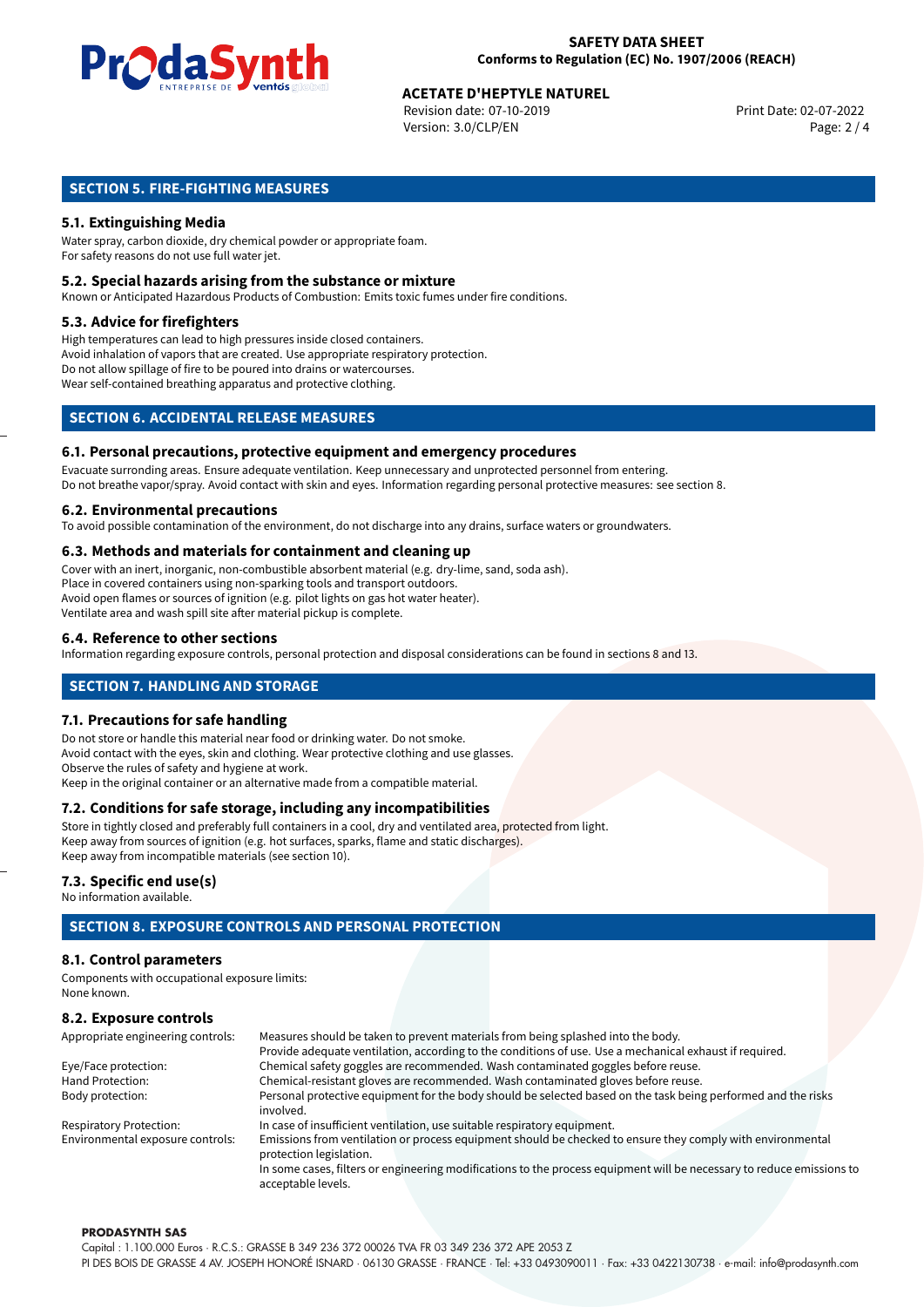

### **SAFETY DATA SHEET Conforms to Regulation (EC) No. 1907/2006 (REACH)**

## **ACETATE D'HEPTYLE NATUREL<br>
Revision date: 07-10-2019** Print Date: 02-07-2022

Revision date: 07-10-2019 Version: 3.0/CLP/EN Page: 3 / 4

### **SECTION 9. PHYSICAL AND CHEMICAL PROPERTIES**

### **9.1. Information on basic physical and chemical properties**

Appearance: Liquid Colour: Conforms to standard Odour: Conforms to standard Odour theshold: Not determined pH: Not determined Melting point/freezing point:  $-50$ Boling point/boiling range (°C): 192 Flash point: 68 ºC Evaporation rate: Not determined Flammability: Not determined Lower flammability/Explosive limit: Not determined Upper flammability/Explosive limit: Not determined Vapour pressure: Vapour pressure: Not determined Vapour Density: Not determined Density: 0,86−0,88 g/mL (20°C)<br>Relative density: 0,86−0,88 (20°C) Relative density:<br>Water solubility: Solubility in other solvents: SOLUBLE IN ETHANOL. Partition coefficient n-octanol/water: Not determined Auto-ignition temperature: Not determined Decomposition temperature: Not determined Viscosity, dynamic:  $\blacksquare$ Viscosity, kinematic: Not determined Explosive properties: Not determined Oxidising properties: Not determined

**INSOLUBLE IN WATER** 

### **9.2. Additional information**

No information available.

### **SECTION 10. STABILITY AND REACTIVITY**

### **10.1. Reactivity**

No hazardous reactions if stored and handled as prescribed/indicated.

### **10.2. Chemical stability**

The product is stable if stored and handled as prescribed/indicated.

### **10.3. Possibility of hazardous reactions**

No hazardous reactions if stored and handled as prescribed/indicated.

### **10.4. Conditions to Avoid**

Conditions to Avoid: Excessive heat, flame or other ignition sources.

### **10.5. Incompatible materials**

Avoid contact with strong acids and bases and oxidizing agents.

### **10.6. Hazardous decomposition products**

During combustion may form carbon monoxide and unidentified organic compounds.

### **SECTION 11. TOXICOLOGICAL INFORMATION**

### **11.1. Information on toxicological effects**

| <b>Acute toxicity</b>                    | Based on the data available, the criteria for classification are not met. |
|------------------------------------------|---------------------------------------------------------------------------|
| <b>Skin corrosion/irritation</b>         | Based on the data available, the criteria for classification are not met. |
| Serious eye damage/irritation            | Based on the data available, the criteria for classification are not met. |
| <b>Respiratory or skin sensitisation</b> | Based on the data available, the criteria for classification are not met. |
| <b>Germ cell mutagenicity</b>            | Based on the data available, the criteria for classification are not met. |
| Carcinogenicity                          | Based on the data available, the criteria for classification are not met. |
| <b>Reproductive toxicity</b>             | Based on the data available, the criteria for classification are not met. |
| <b>STOT-single exposure</b>              | Based on the data available, the criteria for classification are not met. |
| <b>STOT-repeated exposure</b>            | Based on the data available, the criteria for classification are not met. |

#### **PRODASYNTH SAS**

Capital : 1.100.000 Euros · R.C.S.: GRASSE B 349 236 372 00026 TVA FR 03 349 236 372 APE 2053 Z

PI DES BOIS DE GRASSE 4 AV. JOSEPH HONORÉ ISNARD · 06130 GRASSE · FRANCE · Tel: +33 0493090011 · Fax: +33 0422130738 · e-mail: info@prodasynth.com